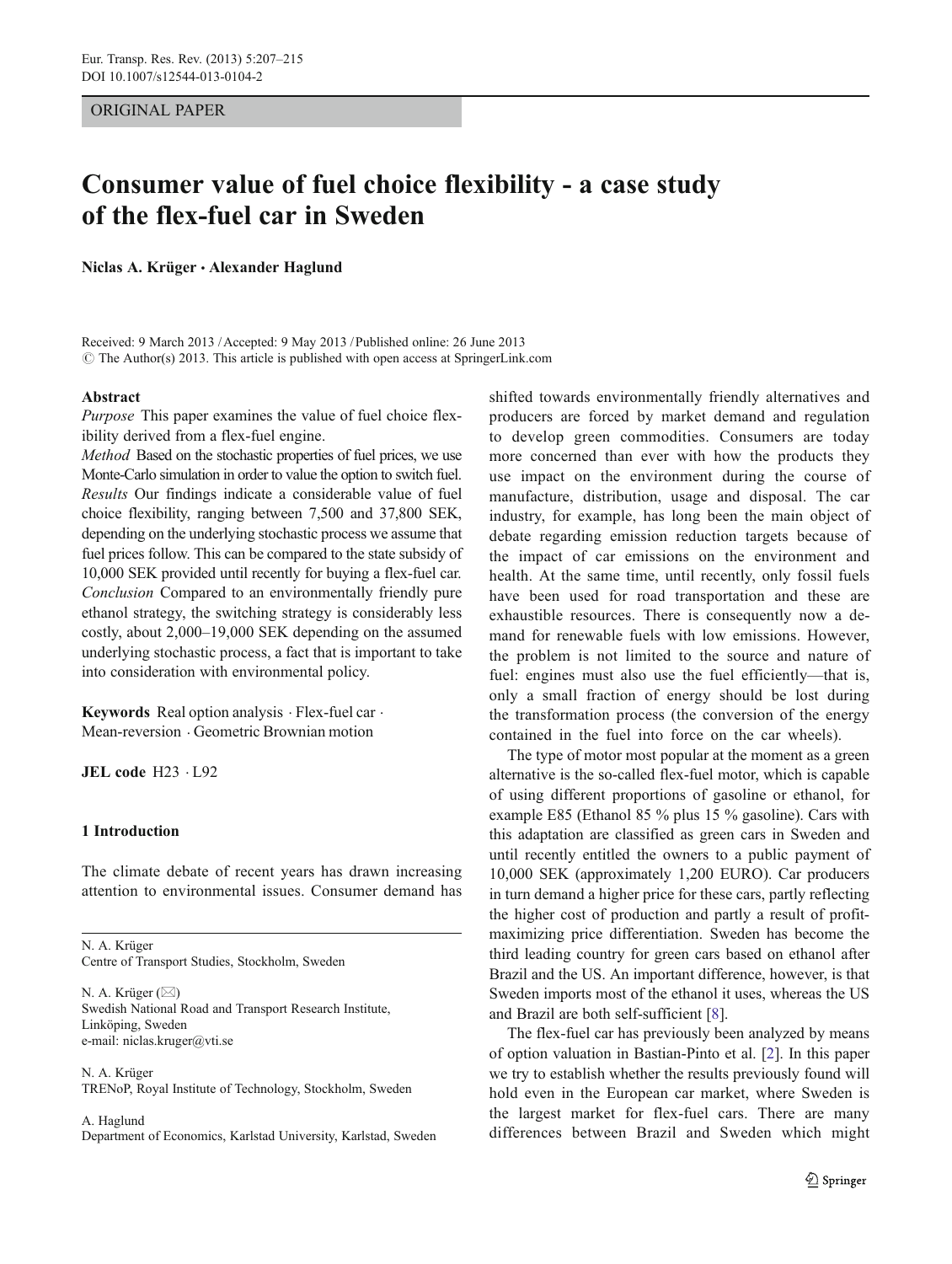influence the time series properties of gasoline and E85. This might in turn influence the option value derived from the flex-fuel engine.

This paper uses real option valuation based on the time series properties of fuel prices and Monte-Carlo simulation in order to examine whether there is a consumer value derived from the flexibility to choose the fuel used in a flex-fuel engine. In section 2 we present the development of the green car market in Sweden and the legal background and incentives provided by the state in order to promote green cars. Some earlier research results are also given in section 2. In section [3](#page-2-0) we move on to the methods used in this paper. In section [4](#page-2-0) we perform the analysis of the switching option based on the time series properties of ethanol and gasoline prices. The approach we use follows closely the analysis by Bastian-Pinto et al. [[2\]](#page-8-0). Our findings indicate a considerable value of fuel choice flexibility, ranging between 7,500 and 37,800 SEK, depending on the underlying stochastic process we assume that fuel prices follow. This can be compared to the state subsidy of 10,000 SEK provided for buying a flex-fuel car and the flexi-fuel premium charged by Volvo of 6,000 SEK. The paper concludes in section [5](#page-7-0) with a discussion of our results.

# 2 The flex-fuel car in Sweden

The flex-fuel car was first introduced in Sweden in 1994, when three Ford Taurus flex-fuels were imported from the US. Compared to a so-called bifuel-driven car, the flex-fuel engine allows for differing proportions of ethanol in the fuel [\[2\]](#page-8-0). The idea was to demonstrate that the technology existed and that it worked in practice [\[7\]](#page-8-0). The public responded with great interest and in February 1995 a project was initiated to import 50 flexfuel cars, which ended up in different parts of Sweden. Only one chain of gas stations agreed to make ethanol available.

In 1998 Stockholm City, in cooperation with the Swedish FFV Buyer Consortium, offered to buy 2,000 flex-fuel cars from any car producer capable of delivering them. The purpose of this initiative was to incentivize car manufacturers to start up production of flex-fuel cars by providing a secure buyer and thereby give Sweden a first-mover advantage in the technology. However, the two Swedish car manufacturers, Saab and Volvo, declined this offer, as did other European manufacturers. The car producers gave the insufficient number of gas stations with ethanol as their reason for this, while fuel providers gave the insufficient number of flex-fuel cars as their reason for not building ethanol gas stations. It was the American division of Ford that accepted the offer, making it possible for Sweden to import the flex-fuel version of Ford Focus [[8\]](#page-8-0). Hence, Ford became the first company offering a flex-fuel car to Swedish consumers.

The first car was delivered to a customer in 2001 and in 2005 more than 15,000 Ford Focus with flex-fuel engine were sold in Sweden, a market share of 80 % of flex-fuel cars. During 2005 the Swedish manufacturers Volvo and Saab introduced their flex-fuel models. Figure 1 shows the exponential growth in sales of flex-fuel cars 2001–2008 and the subsequent decline. Sweden is still the country in Europe with the most flex-fuel cars.

The number of gas stations providing ethanol has increased in a similar way since the introduction of the first station providing ethanol in 1995, with the number reaching 1,400 in 2009 (SEKAB 2009). The ratio of ethanol gas station to flex-fuel cars is very high in comparison with the US, where six million flex-fuel cars share about 1,500 ethanol gas stations.

Politics and legal regulation have had a major impact on the introduction of the flex-fuel car and are still critical to the future of the green car industry. The Kyoto Protocol commits the EU to following certain emission targets for  $CO<sub>2</sub>$ , one of these being the reduction of emission levels by 20 % in 2020 compared to levels in 1990. Another target, issued by the EU, is that 5.75 % of all vehicles should use renewable fuels by 2010. In 2006 a Swedish government commission proposed that by 2020 the consumption of oil in road transportation should be reduced by 40-50 % through the use of more effective motors and the development of new fuels [[8\]](#page-8-0).

In order to meet these targets, the following incentives for consumers have been implemented in Sweden:

- & A state subsidy of 10,000 SEK when buying a new green car
- & A tax reduction until 2012 for bio fuels resulting in about 30 % lower prices for bio fuels
- & A 20 % tax reduction for car manufacturers producing flex-fuel cars receive
- Lower insurance costs for flex-fuel cars
- & No road toll in Stockholm until 1 January 2009
- Free parking in 24 out of 25 of Sweden's largest cities



Fig. 1 The number of flex-fuel cars sold in Sweden (Source: Bio Alcohol Fuel Foundation)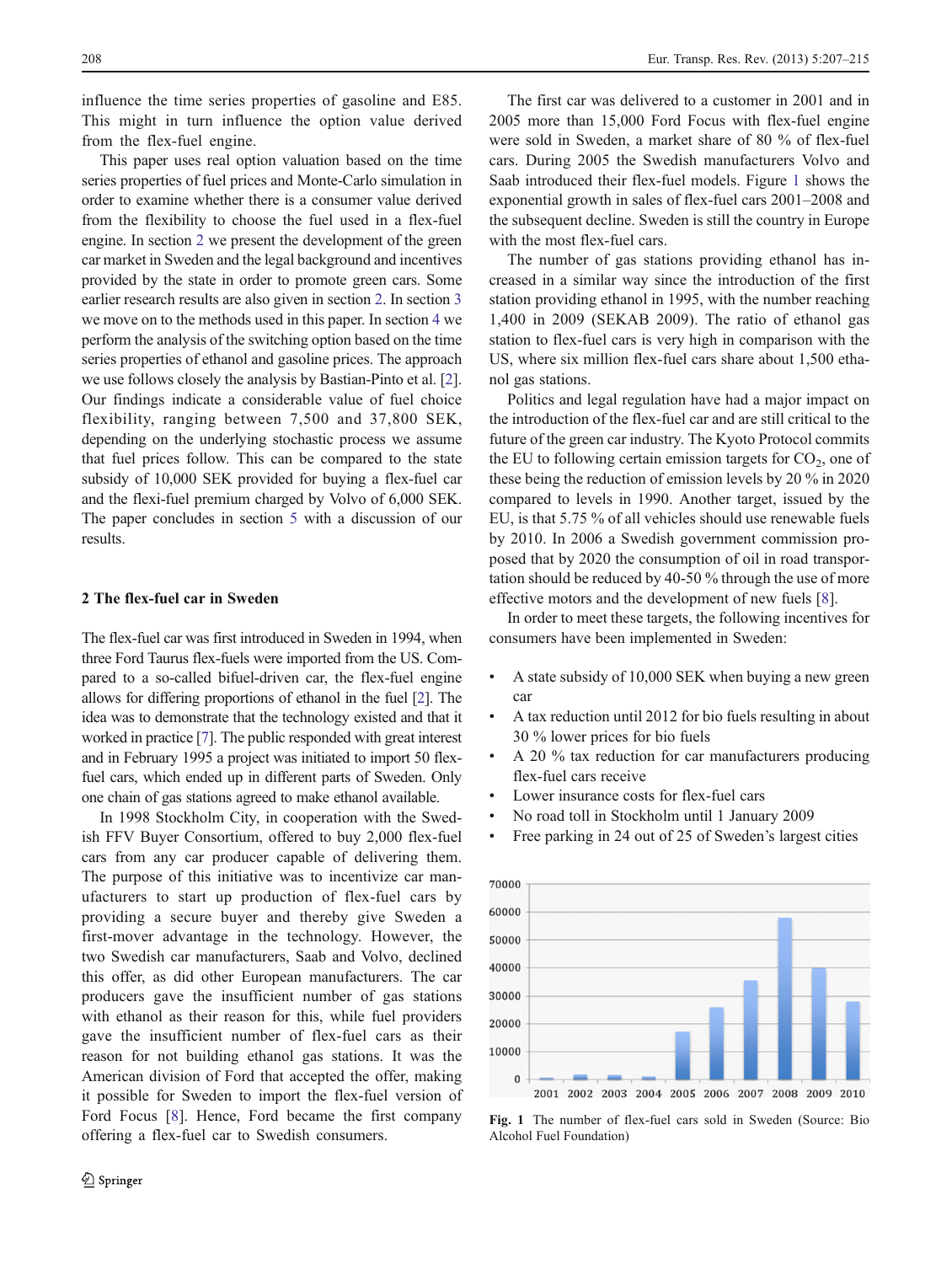<span id="page-2-0"></span>It is probable that these incentives are part of the explanation for the rapid increase in green car sales in Sweden. This increase has also increased demand for bio fuels. Sweden is dependent on imports of these bio fuels because it is not cost-effective to produce the amount required to meet demand in Sweden. About 80 % of ethanol supply in Sweden is imported, mostly from Brazil [[9\]](#page-8-0). Hence, ethanol prices in Sweden are affected by import tolls on ethanol. On April 3, 2009, the EU agreed to Sweden's application for lower tolls on ethanol imports from Brazil. Ethanol is produced in Europe but at a higher cost than the imported ethanol from Brazil. A low ethanol price is probably critical to keeping consumers from using fossil fuel alternatives.

# 3 The option to switch fuel

A financial call option is defined as the right but not the obligation to buy a certain asset at a certain time for a predetermined price. The real-option approach views an investment opportunity in real capital as an option: the right but not the obligation to invest a certain amount and thereby claim the future cash flows from the investment. One real option is the timing decision: we can, but we do not have to, invest immediately. The possibility of delaying the investment is a real option and the associated flexibility has a positive value if uncertainty exists about future cash flows. The possibility of switching (for example, switching from one input to another) is another real option. Hence, owners of flex-fuel cars have a switching option, since the fuel can be changed if altered market conditions make gasoline more economic for car drivers than ethanol and vice versa. The switching option in fact makes the flex-fuel car more valuable to consumers than either a pure gasoline car or an ethanol car.

Real options value is affected by a number of different factors, the most important of which is the uncertainty with regard to the future. The higher the uncertainty, the higher the option value becomes. The effect of the discount rate is less clear. All things being equal, the option value will be less for a higher discount rate since the future becomes less important. However, we would also expect the future growth rate of value derived from the project to increase, so the net effect is uncertain. However, for financial call options the second effect dominates, so that the option value increases with the discount rate. The effect of risk aversion is similarly ambiguous. Table 1 summarizes and compares the key value drivers for the switching option and financial options.

#### 4 Valuation of fuel choice flexibility

#### 4.1 Model assumptions and data

In this section we analyze the consumer value of flexibility derived from the flex-fuel engine. As stated above, the consumer has a switching option, dependent on whether the ethanol price is higher or lower than the gasoline price.

First we have to look at the investment cost for the flexfuel car. The cost is the difference between the price of a flexfuel car compared to an ordinary car, hence the premium paid for the flex-fuel engine. We choose to base our analysis on the Volvo V70. Table [2](#page-3-0) shows the relevant alternatives for our analysis. As Table [2](#page-3-0) shows, the premium paid for the flex-fuel engine is 6,000 SEK.

Next, we look at price uncertainty with regard to ethanol (E85) and gasoline prices. We have to consider the following factors here:

- Ethanol has a lower energy content per litre than gasoline
- In Sweden, summertime E85 is used, whereas E75 is used during winter

Hence, the raw price of ethanol has to be adjusted for both these factors in order to compare ethanol and gasoline. We use monthly consumer price deflated data for gasoline and ethanol for the period 2005–2010 obtained from SPBI (Svenska Petroleum & Biodrivmedel Institutet). Figure [2](#page-4-0) shows the price series.

Figure [2](#page-4-0) shows that, on average, E85 is cheaper than gasoline; however, for two periods the reverse is true. Moreover, we can see that gasoline has had a more volatile development than E85 and that E85 experienced a slight trend

Table 1 Key value drivers for the option to switch fuel

| Financial options         | Switching option                                                                                         | Impact on option value |
|---------------------------|----------------------------------------------------------------------------------------------------------|------------------------|
| Volatility of stock price | Volatility of future fuel prices                                                                         | $^+$                   |
| Exercise price            | Premium paid for flex-fuel engine                                                                        |                        |
| Time to expiration        | Window of opportunity for investment (for example,<br>subsidy for purchase)                              |                        |
| Risk-free interest rate   | Risk adjusted interest rate/risk-free interest rate                                                      | $^{(+)}$               |
| Dividend                  | Value lost during option lifespan (for example,<br>changes in taxes and subsidies affecting fuel prices) |                        |
| Stock price               | Expected discounted cost-savings from switching                                                          | $^+$                   |
|                           |                                                                                                          |                        |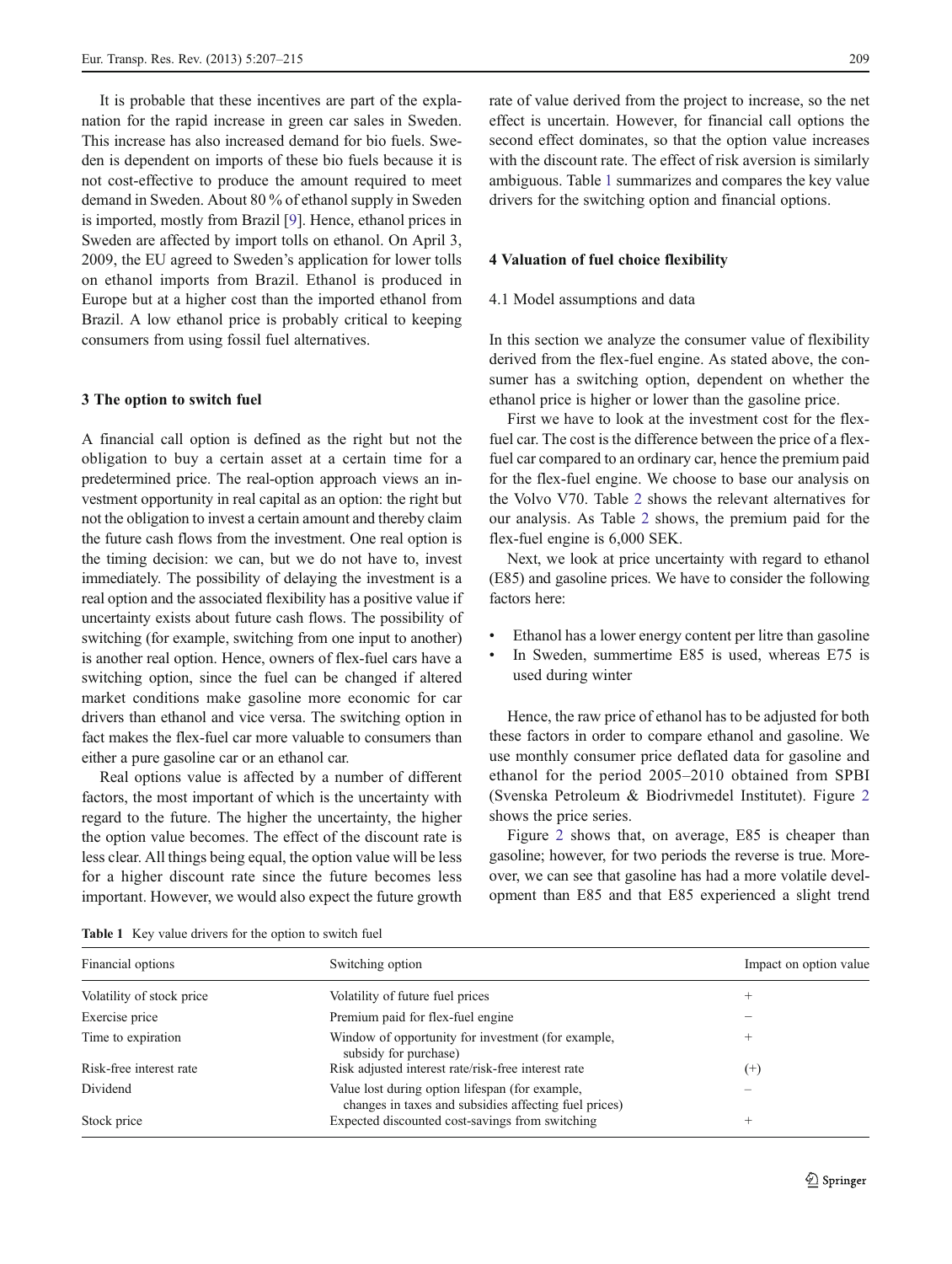<span id="page-3-0"></span>

| <b>Table 2</b> Volvo price list<br>April 20, 2009 | Model      | Price                      | Engine                                        | Price premium             |
|---------------------------------------------------|------------|----------------------------|-----------------------------------------------|---------------------------|
|                                                   | V70<br>V70 | 267 900 SEK<br>261 900 SEK | $2.0$ F flex-fuel 145hk<br>$2.0$ Bensin 145hk | 267 900-261 900=6 000 SEK |

upward. In Table 3, estimates for growth rates and volatility are shown.

In our analysis we consider the flexibility the consumer has with regard to choice of fuel. Considering the lower energy content of ethanol, the rational consumer would not use E85 as long as the price of E85 is higher than 70 % of gasoline price.

In order to determine the value of the switching option we assume that each car is refuelled twice a month during a period of 10 years (120 months). As mentioned above, we look at the Volvo V70 2.0 F with flex-fuel engine; this model has a 70-l tank capacity, so its monthly fuel consumption is 140 l gasoline, corresponding to 200 l of E85.

We have also to consider the stochastic properties of E85 and gasoline. At the beginning of the period we assume that the price for gasoline is 12 SEK and for E85 8.40 SEK. This implies that the consumer is initially indifferent between the two fuels. The initial costs for gasoline and ethanol are:

- Costs for E85= $2/0.7 \cdot 70 \cdot 8.4 = 1,680$  SEK
- Costs for gasoline= $2.70 \cdot 11.50 = 1,680$  SEK

At time of refuelling the consumer uses the fuel that is more cost-effective. We use the Monte Carlo method to solve this real option problem, consisting of a series of independent European options. At each time the choice of fuel is independent of the choices in all other months before or after. Initially, we look at the costs for gasoline and E85 at each time *t*. The costs are hence as follows:

$$
C_E = E_t \cdot 2 \cdot 70 \cdot \frac{1}{0.7} = 200 E_t \tag{1}
$$

$$
C_G = G_t \cdot 2 \cdot 70 \cdot \frac{1}{0.7} = 140 \, G_t \tag{2}
$$

Table 3 Growth rates and volatility

|                      | Gas       | E85       |
|----------------------|-----------|-----------|
| Monthly              |           |           |
| Mean growth rate     | $0.24 \%$ | $0.14\%$  |
| Std dev $(\sigma)$   | 3.54%     | $2.58\%$  |
| Correlation $(\rho)$ | 0.030     |           |
| Annual               |           |           |
| Mean growth rate     | $2.93\%$  | 1.66 $\%$ |
| Std dev $(\sigma)$   | $12.26\%$ | 8.94%     |
| Correlation $(\rho)$ | 0.043     |           |

Next we determine the costs, given that each month only the most cost-effective fuel is chosen. The cash flows have to be discounted by the risk-adjusted interest rate. Since ethanol and gasoline are both traded in financial markets, the risk inherent in the real option to switch fuel can be eliminated by holding a portfolio of assets offsetting the payoffs from the option. Hence, the appropriate risk adjusted discount rate is the risk-free interest rate.

$$
NPV_{Cost} = \sum_{i=1}^{120} \frac{\min(C_{E_i}, C_G)}{(1+r)^i}
$$
 (3)

#### 4.2 The stochastic process followed by gasoline and ethanol

In order to use Monte Carlo simulation we have to know the underlying stochastic process for gasoline and ethanol. Basically, we have to discern between a mean-reverting process (MRP) and random-walk with trend (also known as geometric Brownian motion, or GBM). This implies that we have to test for a unit root in the price series. In order to do so we perform OLS-estimation of the following equation:

$$
\ln(p_t) - \ln(p_{t-1}) = a + (b-1)\ln(p_t) + \varepsilon_t \tag{4}
$$

The t-value for the price coefficient (an estimate for  $b-1$ ) is compared to the critical values from the Dickey-Fuller table. The null hypothesis is that the coefficient is zero, that is, that the price series follow a random walk with trend. If we reject the hypothesis and b is in the interval  $0 < b < 1$  it means that we have an autoregressive process, which tends to revert to its long-run mean value, and is therefore equivalent to a mean reverting model in continuous time. The regression results are found in Table [4.](#page-4-0)

The critical t-value for a significance level of 95 % is −2.93 and is taken from the Dickey-Fuller table since it follows a tau-distribution. The t-values for the slope coefficients are lower than the critical value and this implies that we cannot reject the null hypothesis of a unit root. However, we have to be careful in concluding that we have a random walk; it could well be the case that we only have insufficient data to reject the null hypothesis. Moreover, theoretical considerations suggest that the price series should exhibit mean reverting behaviour. For gasoline the test statistic is close to the critical value for the 95 %-confidence level and is rejected at the 90 %-confidence level. As Pindyck [[4](#page-8-0)] shows for very long time series of energy prices, not rejecting the presence of a unit root does not necessarily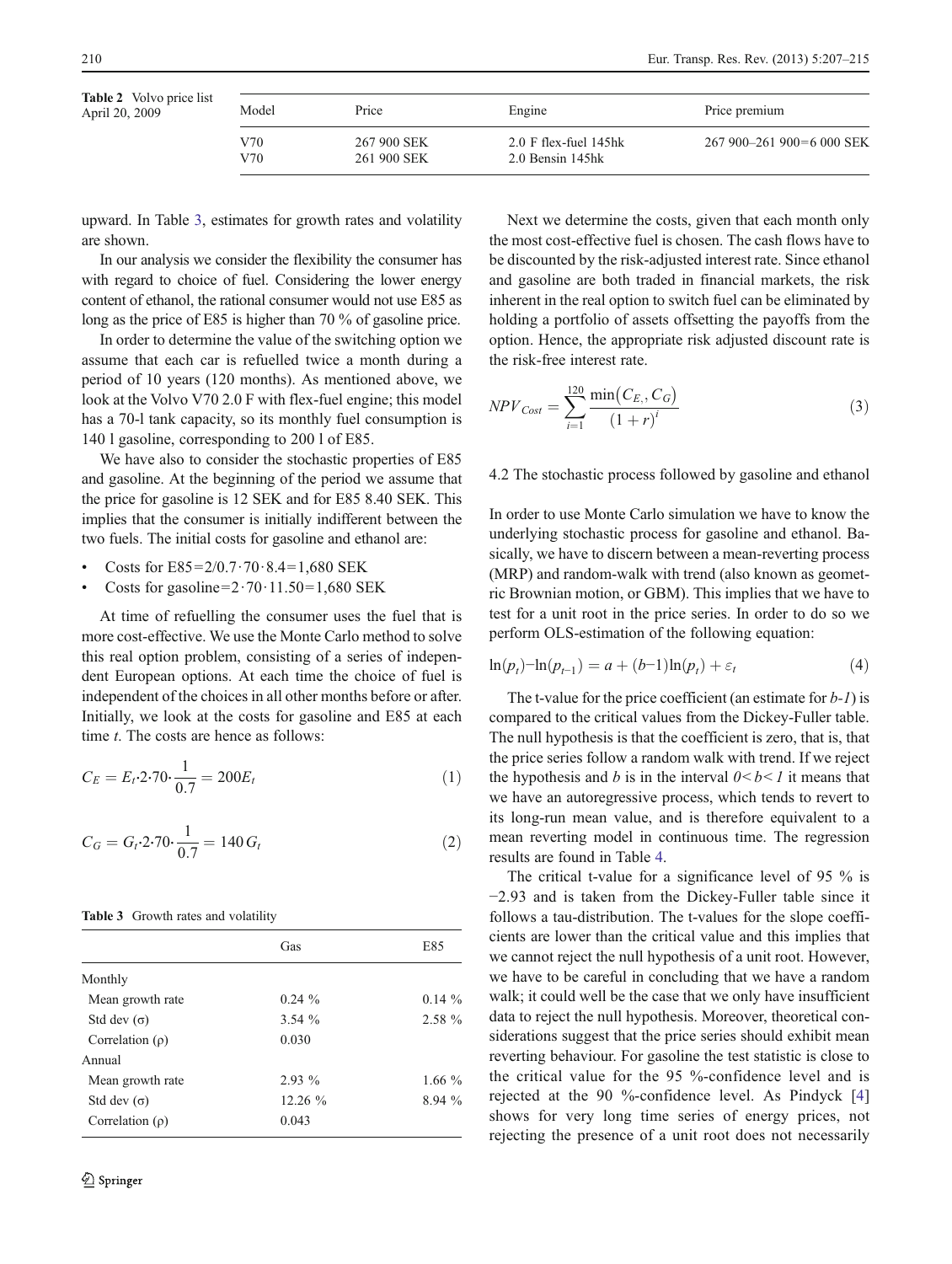<span id="page-4-0"></span>Fig. 2 Price series of ethanol

(E85) and gasoline



imply that the price process has to be modelled as GBM. A slowly reverting MRP with a shifting trend makes it difficult to distinguish between a random walk and a mean reverting process. Hence, in the following section we will examine both GBM and MRP.

## 4.3 Simulation with GBM

If we model the processes as a GBM we have the following price processes for gasoline and ethanol:

$$
dX_t = \mu X_t dt + \sigma X_t dB_t \tag{5}
$$

where  $dX$  is the price increment in a infinite short time interval dt,  $\mu$  is the mean drift,  $\sigma$  is the volatility and  $dB_t = \varepsilon \sqrt{dt}$  is the so-called Wiener process or Brownian motion with  $\varepsilon$  following a standard normal distribution. The Wiener increments can be correlated between different stochastic processes. Equation (5) is a differential equation with the analytical solution derived with Ito's lemma:

$$
X_t = X_0 e^{(\mu - 0.5\sigma^2)t + \sigma B_t}
$$
\n(6)

where  $B_t$  is the sum over  $dB_t$  up to t. We simulate the time paths using a discrete time increment  $\Delta t$  with a length of 1 month, equivalent to 1/12 year. In order to estimate the parameter values for the GBM we have to express Eq. (5) in discrete time. Based on Eq. (6):

$$
X_t = X_{t-1} e^{\left(\mu - 0.5\sigma^2\right)\Delta t + \sigma \varepsilon \sqrt{\Delta t}} \tag{7}
$$

| Table 4 Regression<br>results |                 | Gasoline  | E85       |
|-------------------------------|-----------------|-----------|-----------|
|                               | a               | 0.4350    | 0.2212    |
|                               | $b-1$           | $-0.1776$ | $-0.0915$ |
|                               | b               | 0.8224    | 0.9084    |
|                               | t-value for b-1 | $-2.7784$ | $-1.8494$ |
|                               |                 |           |           |

$$
\ln\left(\frac{X_t}{X_{t-1}}\right) = \mu - 0.5\sigma^2 \Delta t + \sigma \varepsilon \sqrt{\Delta t}
$$
\n(8)

If we set time  $\Delta t = 1$ :

$$
\ln\left(\frac{X_t}{X_{t-1}}\right) = \ln(X_t) - \ln(X_{t-1}) = \mu - 0.5\sigma^2 + \sigma\varepsilon
$$
\n(9)

Taking expectations, we can from the first difference of log prices calculate the drift rate as  $\mu = E[\ln(X_t) - \ln(X_{t-1})]$ +  $0.5\sigma^2$  and the standard deviation  $\sigma$ . Figure 3 shows for illustration purposes five simulated time paths each for gasoline and ethanol. The prices deviate considerably from their start values due to the deterministic time trend and the stochastic time trend from the Wiener process, resulting in large price difference between the fuels.

In Table [5](#page-5-0) the results from 1,000 simulations for a 120 month period can be found. We assume that the price series of gasoline and ethanol are uncorrelated with the overall market portfolio of all assets, meaning that the drift does not need to be adjusted by the market price of risk and hence that the riskfree interest rate is appropriate to use. We assume a real riskfree interest rate of 2 % on average for the option lifetime.



Fig. 3 Simulation of GBM 10 years ahead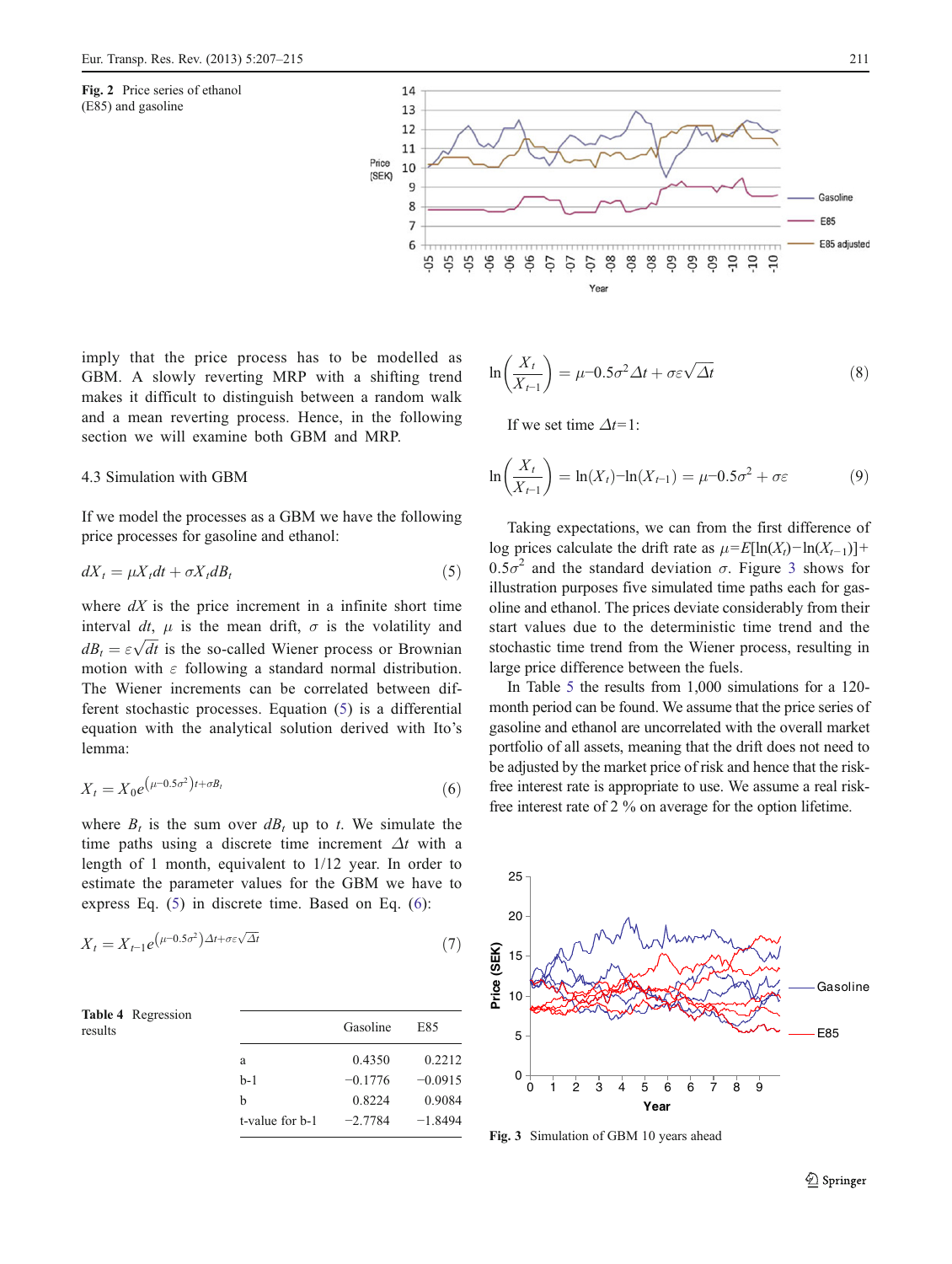## <span id="page-5-0"></span>Table 5 Option value for GBM

|                                                 | Results                          |
|-------------------------------------------------|----------------------------------|
| Discounted costs for gasoline                   | 221 479 SEK                      |
| Discounted costs for ethanol                    | 202 765 SEK                      |
| Discounted costs for min[gasoline, ethanol]     | 183 625 SEK                      |
| Value of Switching option                       | 37 854 SEK                       |
| Option value – option price (flex-fuel premium) | $=$ 37 854–6 000=31 854 SEK      |
| Net value $+$ plus subsidy                      | $=$ 31 854 + 10 000 = 41 854 SEK |

## 4.4 Simulation with MRP

Usually, commodity prices are modelled as a mean reverting process, since the prices tend to revert to their long run marginal costs of production. The simplest model for a MRP is:

$$
dY_t = \eta \left(\overline{Y} - Y_t\right) dt + \sigma dB_t \tag{10}
$$

where  $Y_t$  is the natural logarithm of the price in order to avoid negative prices,  $\eta$  measures the speed of reversal as price deviates from the mean value,  $\sigma$  is the volatility of the process and  $dB_t$  is the increment of a Wiener process. For simulation purposes, the price evolution has to be expressed in discrete time intervals:

$$
Y_t - Y_{t-1} = (e^{-\eta \Delta t} - 1) \left( Y_{t-1} - \overline{Y} \right) + \varepsilon
$$
  
=  $\overline{Y} (1 - e^{-\eta \Delta t}) + Y_{t-1} (e^{-\eta \Delta t} - 1) + \varepsilon$  (11)

The analytical solution for the discrete time version is [\[2](#page-8-0),[5\]](#page-8-0):

$$
X_t = \exp\left(\ln(X_{t-1})e^{-\eta \Delta t} + \left(\ln\left(\overline{X}\right) - \frac{\sigma^2}{2\eta}\right)(1 - e^{-\eta \Delta t}) + \sigma\sqrt{\frac{1 - e^{-2\eta \Delta t}}{2\eta}}\varepsilon\right)
$$
\n(12)

Rewriting Eq. 11 we can compute the parameters of the MRP model with our data (see Table [4](#page-4-0)).

$$
\ln X_t - \ln X_{t-1} = \overline{Y} \left( 1 - e^{-\eta \Delta t} \right) + Y_{t-1} \left( e^{-\eta \Delta t} - 1 \right) + \varepsilon_t \tag{13}
$$

From Ito's lemma:

$$
\overline{Y} = \overline{X} - \frac{\sigma^2}{2\eta} \tag{14}
$$

Substituting:

Tabl

$$
\ln X_t - \ln X_{t-1} = \left(\ln \overline{X} - \frac{\sigma^2}{2\eta}\right) \left(1 - e^{-\eta \Delta t}\right) + \ln X_{t-1} \left(e^{-\eta \Delta t} - 1\right) + \varepsilon_t \tag{15}
$$

By comparing Eqs. (13) and ([4](#page-3-0)) we can identify the parameter values for the MRP:

$$
b-1 = e^{-\eta \Delta t} - 1 \Rightarrow \eta = -\frac{\ln b}{\Delta t}
$$
\n(16)

$$
a = \left(\ln \overline{X} - \frac{\sigma^2}{2\eta}\right) \left(1 - e^{-\eta \Delta t}\right) = (b+1) \left(\ln \overline{X} - \frac{\sigma^2}{2\eta}\right) \Rightarrow \overline{X} = e^{-\frac{a}{1-b} + \frac{\sigma^2}{2\eta}} \tag{17}
$$

Rearranging the formula for  $\sigma_{\varepsilon}$  in Dixit and Pindyck [\[3\]](#page-8-0), p. 77 we can estimate  $\sigma$  from the regression variance  $\sigma_{\varepsilon}$ :

$$
\sigma^2 = \sigma_{\varepsilon}^2 \cdot \frac{2\eta}{1 - e^{-2\eta \Delta t}}\tag{18}
$$

Table 6 gives the parameter estimates based on Eqs.  $(16)$ – $(18)$ .

Quite surprisingly, ethanol and gasoline are in practical terms uncorrelated. An explanation for this is that the exchange rate SEK/USD affects gasoline prices directly since crude oil is quoted in terms of USD. Ethanol is imported from Brazil; hence the exchange rate SEK/BRP affects ethanol prices in SEK. Moreover, gasoline is bought using short-term contracts, whereas ethanol is bought using longer contracts and hence has a delayed response to shocks that affect both gasoline and ethanol.

| <b>Table 6</b> Parameter<br>estimates for MRM |                | Gas   | E85   |
|-----------------------------------------------|----------------|-------|-------|
|                                               | η              | 2.34  | 1.15  |
|                                               | $\sigma$       | 24.33 | 17.98 |
|                                               | $\overline{X}$ | 11.73 | 11.39 |
|                                               | $\rho_{GE}$    | 0.03  |       |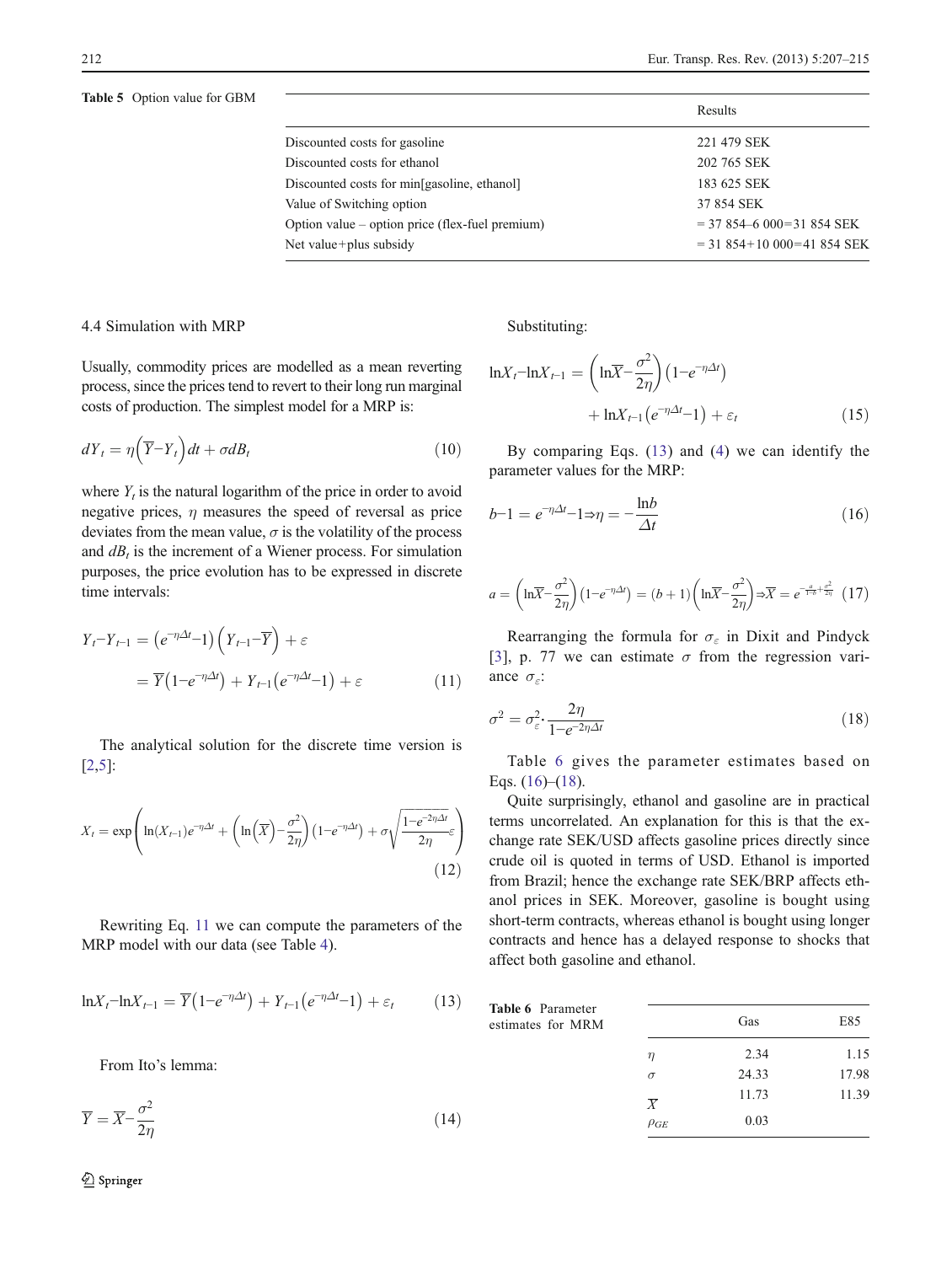

Fig. 4 Simulation of MRM 10 years ahead

In Fig. 4 we show for illustration purposes five simulated time paths each for gasoline and ethanol based on the MRM. The prices tend to fluctuate around their long-run mean value and do not have the same tendency to deviate to extremes as in the GBM.

Performing 1,000 simulations we get the results shown in Table 7. In the simulations the long-run mean is used as the starting value and since the prices are adjusted with respect to energy content it is assumed that the consumer tanks 140 l of fuel respectively each time.

#### 4.5 Comparison GBM and MRP

Table 7

In Table 8 we compare the GBM results and the MRM results. The comparison shows that, regardless of the model, the value of the switching option is positive for the consumer—that is, the value of flexibility is higher than the premium paid for the flex-fuel engine. Quite interestingly, the difference between using only gasoline or using only ethanol is small, regardless of the model we assume for price diffusion. Consequently, using the switching option, the fuel costs can be lowered considerably—about 17 % according to the GBM and about 4 % according to the MRM. Compared to an environmentally friendly pure ethanol strategy, the Table 8 Comparison GBM vs. MRM

|                               | GBM         | MRM         |
|-------------------------------|-------------|-------------|
| Gasoline costs                | 221 479 SEK | 178 729 SEK |
| E85 costs                     | 202 765 SEK | 173 385 SEK |
| Costs min $(Gas, E85)$        | 183 625 SEK | 171 234 SEK |
| Value of switching option     | 37 854 SEK  | 7495 SEK    |
| Option value/total fuel costs | 17.09 %     | 4.19 $%$    |

switching strategy is considerably less costly—about 2,000 SEK for MRM and 19,000 SEK for GBM—a fact that is important to take into consideration in environmental policy.

4.6 The impact of uncertainty not related to fuel prices

In the real option model presented here we only account for the uncertainty related to fuel price fluctuations. For the consumer (and hence also for the producer) there is considerably political uncertainty related to buying a green car. For example, the state subsidy of 10,000 SEK for buying a green car (ending June 30, 2009) was substituted by a tax exemption starting January 1, 2010, and ending five years later. Computations show that the savings due to the tax exemption are considerably less than the 10,000 SEK subsidy, especially since the tax savings have to be discounted [[6\]](#page-8-0). Moreover, nothing is known of what will happen when the 5 years of tax exemption ends.

Another important source of uncertainty not sufficiently covered by our models of price diffusion is that the lower toll on imported ethanol is valid only 1 year ahead (and can be renewed only after a new application). Moreover, the lower price of E85 compared to gasoline is based on the tax reduction on E85, which is only valid to the end of 2012.

From both a Swedish and a European standpoint, exchange rate movements add a further uncertainty. Fuel prices are per se volatile, but exchange rates independently add volatility since they tend to "overshoot" equilibrium in the short run and often exhibit persistent deviations from long-run equilibrium.

| Table 7 Option value based on<br>MRM |                                               | Results                           |
|--------------------------------------|-----------------------------------------------|-----------------------------------|
|                                      | Discounted costs for gasoline                 | 178 729 SEK                       |
|                                      | Discounted costs for ethanol                  | 173 385 SEK                       |
|                                      | Discounted costs for min[gasoline, ethanol]   | 171 234 SEK                       |
|                                      | Value of Switching option                     | 7495 SEK                          |
|                                      | Option value-option price (flex-fuel premium) | $=$ (7 495–6000)=1 495 SEK        |
|                                      | Net value $+$ plus subsidy                    | $=$ (1 495 + 10 000) = 11 948 SEK |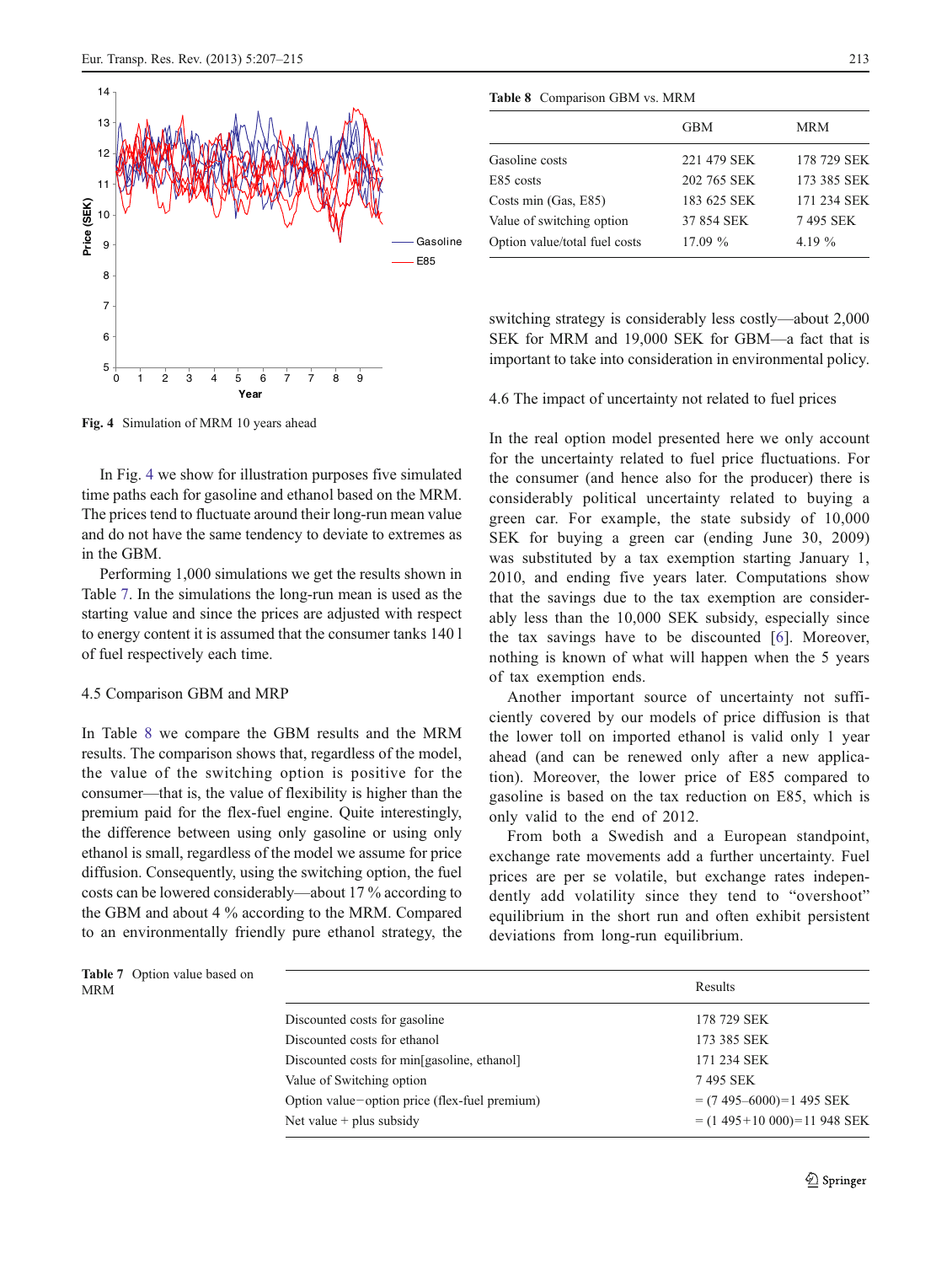#### <span id="page-7-0"></span>5 Conclusions

As we described earlier, a significant number of flex-fuel cars have been sold in recent years. Somewhat surprising is that although the flex-fuel model was introduced in 1994, it did not gain a major market share until 2001. One explanation for this might be the lack, initially, of a network of filling stations something that could be described as a classic social dilemma, since the lack of ethanol stations in turn can be explained by the low number of ethanol-adapted cars. The number of filling stations has increased sharply in recent years, a prerequisite for consumers switching to ethanol-adapted cars.

Another factor contributing to the increase in demand for green cars on the Swedish market is the state incentives that have been introduced to promote more environmentally friendly car models. In this paper we are primarily interested in finding out if the switching option might be another explanation for why consumers choose to buy a flex-fuel car instead of a regular gasoline car. Despite the generally lower price at filling stations for E85 compared to gas, it can be more costly for consumers. The reason for this is that E85 has less energy content compared to gas, which means that a car requires more E85 per kilometer than gas. Hence, an adjustment has to be made to the price level to calculate the real expected fuel costs for consumers.

With this fact in mind, we want to explore whether there is any major value attributable to the option to switch fuel using a typical ethanol-adapted car for the Swedish market, the Volvo V70 2.0 F. In order to answer that question, we use methods developed for the valuation of financial options and treat the problem analogously as a real option in the form of a so-called switch option. First, we estimate parameter values and simulate monthly prices for both gasoline and E85 10 years ahead. We further assume that consumers will always fuel their cars with the cheapest alternative, hence, that they do not have any intrinsic concern for the environment.

Our results are clear-cut: we find that that the option to switch actually gives a value to the consumer which is greater than the extra investment of 6,000 SEK required for the flex-fuel engine. The value of the option varies depending on which stochastic process we assume and a higher value is found using a GBM process, where the value of the option is estimated to be about 37,800 SEK. A possible explanation for the higher estimated option value using a GBM rather MRM process, where in the latter case the estimated option value is about 7,500 SEK, is that price increases are pronounced in a GBM process, resulting in larger price deviations between the fuels (see Fig. [3\)](#page-4-0). As previously mentioned, in a MRM process the stochastic process tends to vary around a long-run mean. This property prevents extreme values in our price estimations from occurring; according to Andersson [\[1\]](#page-8-0) this model is more reasonable for estimating prices of commodities such as gas and ethanol. However, deviations can be long and persistent and the mean can shift, so that GBM could provide a better approximation than the more complex MRM, especially considering that the data covers a relatively short time span. The option value should, in addition to previously discussed reasons, be a significant incentive for consumers to choose a car with a flex-fuel engine. It could also motivate a higher price premium for flex-fuel engines by car dealers. Compared to an environmentally friendly pure ethanol strategy, the switching strategy is considerably less costly (about 2,000–19,000 SEK depending on the assumed stochastic process), an important fact to take into consideration in environmental policy.

The results in this paper differ somewhat from those presented in Bastian-Pinto et al. [\[2](#page-8-0)]. They also found a higher option value with GBM than with MRM, although the total fuel cost was higher with MRM simulation. One reason for these differences is that we have a Swedish perspective and prices on fuel differ between countries for many reasons. For instance, Brazil is selfsufficient with regard to ethanol production while Sweden has to import most of their ethanol; the exchange rate will therefore be a major risk factor for market prices. Differences in policies and laws regulating the prices of fuel in each country are also a significant factor in creating price differences. To sum up, consumers who seek the most cost-effective alternative will benefit from buying a flex-fuel car. More widespread knowledge of this would probably increase the sales of flex-fuel cars.

Uncertainties that we did not consider in our model but that might be considered in future research are, chiefly: uncertainty with regard to increased import taxes, fuel taxes, removal of the green car subsidies and changes in the US dollar exchange rate. All of these uncertainties would affect the prices of the fuels and in turn the value of the option to switch fuel. Due to Sweden's commitment to an environmental friendly policy it is unlikely that any of these would be allowed to affect the price level to the extent that consumers would totally abandon the E85 and choose only gasoline in the future. Moreover, even if the value of the option would become less than the required additional investment for a flex-fuel car, it might still be a certain value of the switching option we analyze. One example is if there is a shortage of either fuel. The results presented here have, in addition to their merits for the analysis of the flex-fuel engine based on E85, wider implications regarding the potential benefits of investing in propulsion technologies which can be used with different energy sources. Since our society is full of uncertainties, consumers always yield some kind of value if they have the opportunity to change decisions as new information materializes. There are thus numerous decisions and investment opportunities, not only within transportation, that could be valued from a consumer perspective with the help of a real option approach.

Open Access This article is distributed under the terms of the Creative Commons Attribution License which permits any use, distribution, and reproduction in any medium, provided the original author(s) and the source are credited.